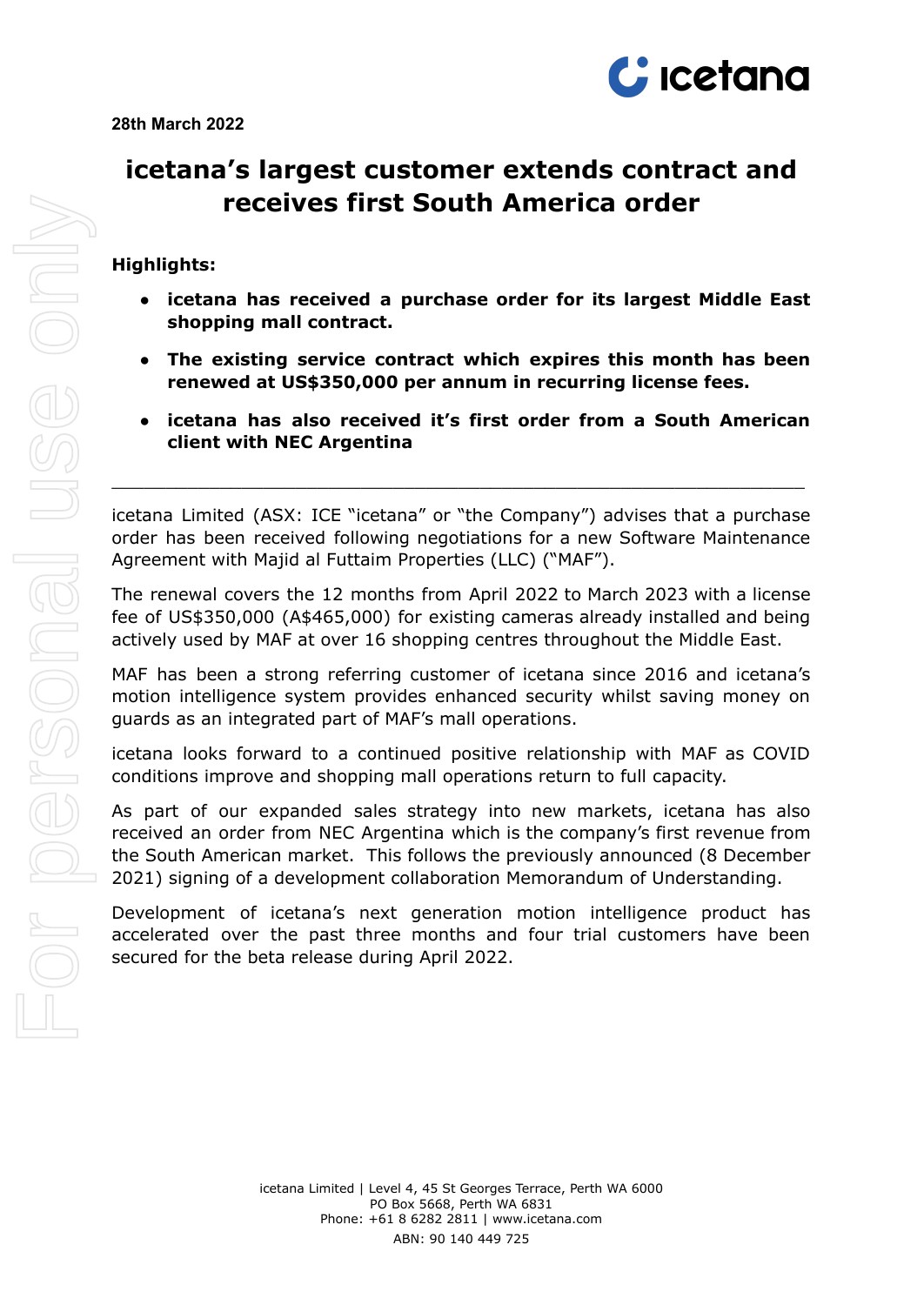

## **Material terms of commercial arrangements:**

#### **For MAF:**

The contractual arrangement disclosed in this announcement is directly between ICETANA SYSTEMS SOFTWARE TRADING L.L.C a Dubai-based subsidiary of icetana and the end-user Majid al Futtaim Properties (LLC) ("MAF") and is an Addendum to a pre-existing Software Maintenance Agreement ("SMA") first signed in June 2019.

MAF is subject to the End User Licence Agreement as published on the icetana website.

The payment terms for this contract from MAF to icetana are 30 days for the annual lump sum. MAF has been a client of icetana since 2016 with a positive payment history.

The agreement has renewed for a one year term and will again be subject to a renewal or extension in March 2023. It is therefore possible that no revenue over and above the value disclosed from this annual renewal materialises from MAF pursuant to this commercial arrangement going forward. Either party may terminate the contract on 30 days of notice.

#### **For NEC Argentina:**

The contractual arrangement disclosed in this announcement is directly between icetana and NEC Argentina rather than the end user and is valued at US\$15,000 over three years. NEC Argentina and the end user is subject to the End User Licence Agreement as published on the icetana website.

The payment terms from NEC Argentina to icetana are 30 days from receipt of purchase order. NEC Argentina is part of the global NEC group and debt risk is very low.

The order provides for a three year development term and will be subject to a renewal or extension in January 2025. It is therefore possible that no revenue over and above the initial order value materialises from NEC Argentina pursuant to this commercial arrangement going forward. There is no termination clause with this order.

– ENDS –

Authorised for release by the Board of icetana Limited.

For further information contact:

#### **icetana Limited**

Matt Macfarlane Chief Executive Officer +61 400 605 960 matt@icetana.com